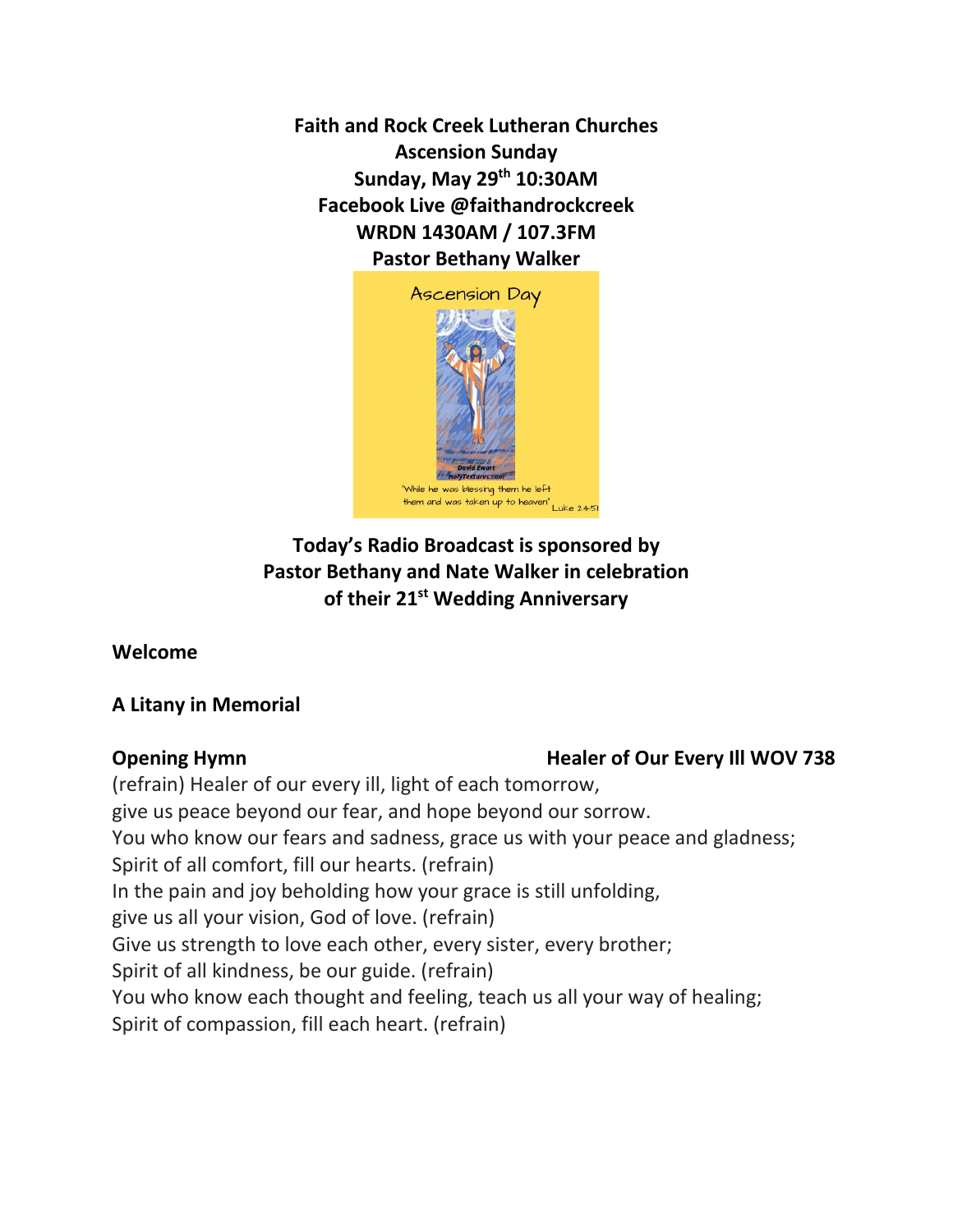# **Greeting**

The grace of our Lord Jesus Christ, the love of God and the communion of the Holy Spirit be with you all. **And also with you.** 

### **Prayer of the Day**

Almighty God, your only Son was taken into the heavens and in your presence intercedes for us. Receive us and our prayers for all the world. Just as Jesus rose from the dead and then rose into heaven let us rise up for justice, love and mercy in Jesus' name. **Amen.**

## **Children's Message**

# **First Reading Acts 1:1-8**

[Luke writes:]  $1$  In the first book, Theophilus, I wrote about all that Jesus did and taught from the beginning <sup>2</sup>until the day when he was taken up to heaven, after giving instructions through the Holy Spirit to the apostles whom he had chosen. <sup>3</sup>After his suffering he presented himself alive to them by many convincing proofs, appearing to them during forty days and speaking about the kingdom of God. <sup>4</sup>While staying with them, he ordered them not to leave Jerusalem, but to wait there for the promise of the Father. "This," he said, "is what you have heard from me; <sup>5</sup>for John baptized with water, but you will be baptized with the Holy Spirit not many days from now."

 $6$ So when they had come together, they asked him, "Lord, is this the time when you will restore the kingdom to Israel?" <sup>7</sup>He replied, "It is not for you to know the times or periods that the Father has set by his own authority.  $8$ But you will receive power when the Holy Spirit has come upon you; and you will be my witnesses in Jerusalem, in all Judea and Samaria, and to the ends of the earth."

## **Psalm 13**

How long, O LORD? Will you forget me forever? **How long will you hide your face from me? <sup>2</sup>**How long must I bear pain in my soul and have sorrow in my heart all day long? **How long shall my enemy be exalted over me? <sup>3</sup>** Consider and answer me, O LORD my God! **Give light to my eyes, or I will sleep the sleep of death,** and my enemy will say, "I have prevailed"; **my foes will rejoice because I am shaken.**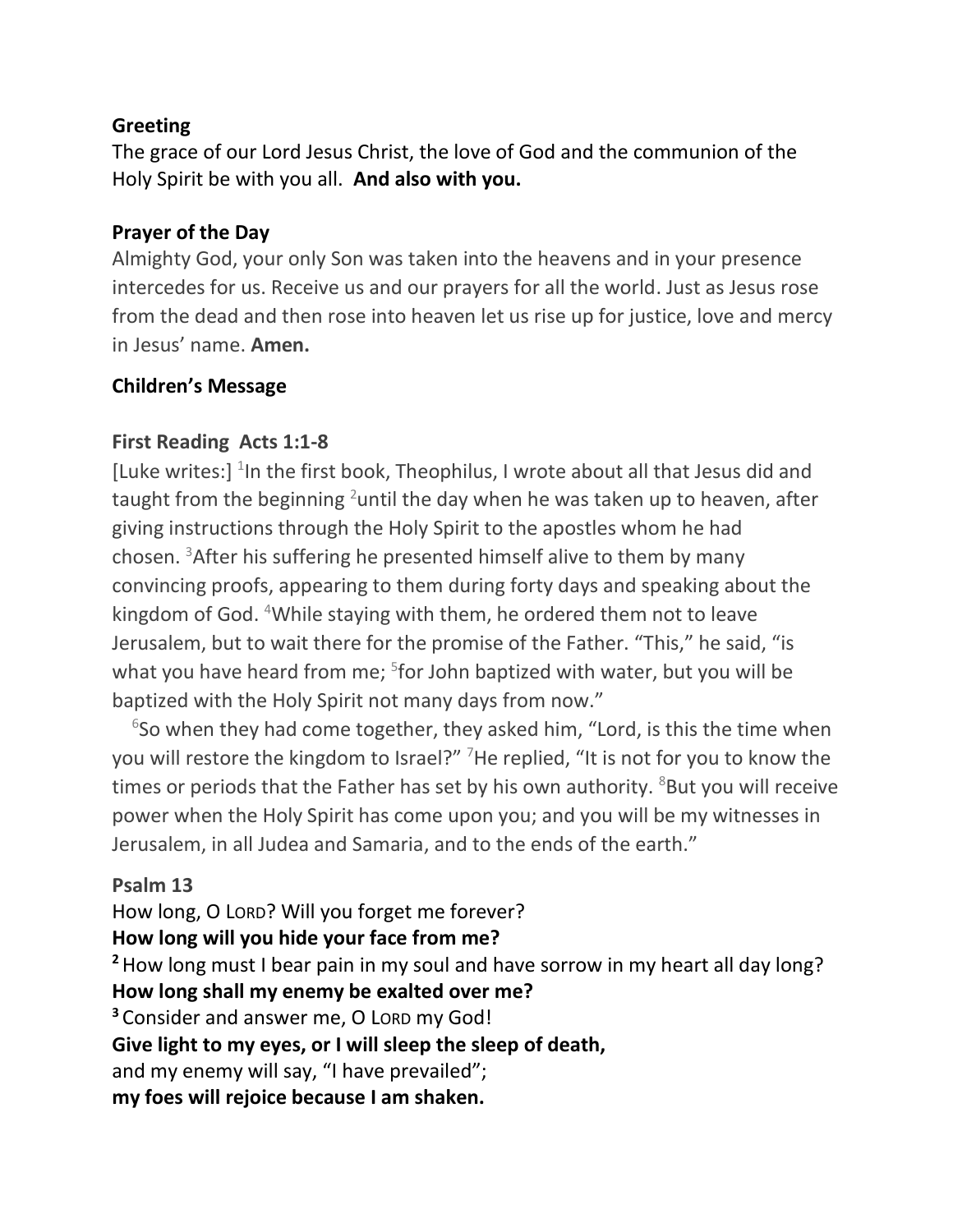But I trusted in your steadfast love; my heart shall rejoice in your salvation. **6 I will sing to the LORD because he has dealt bountifully with me.**

## **Second Reading: Ephesians 1:15-23**

 $15$ I have heard of your faith in the Lord Jesus and your love toward all the saints, and for this reason  $^{16}$ I do not cease to give thanks for you as I remember you in my prayers. <sup>17</sup>I pray that the God of our Lord Jesus Christ, the Father of glory, may give you a spirit of wisdom and revelation as you come to know him,  $^{18}$ so that, with the eyes of your heart enlightened, you may know what is the hope to which he has called you, what are the riches of his glorious inheritance among the saints,  $19$  and what is the immeasurable greatness of his power for us who believe, according to the working of his great power.  $20$  God put this power to work in Christ when he raised him from the dead and seated him at his right hand in the heavenly places,  $^{21}$  far above all rule and authority and power and dominion, and above every name that is named, not only in this age but also in the age to come. <sup>22</sup>And he has put all things under his feet and has made him the head over all things for the church,  $^{23}$  which is his body, the fullness of him who fills all in all.

## **Gospel Acclamation Lord Let My Heart Be Good Soil**

# **Gospel: Luke 24:44-53**

 $44$ [Jesus said to the eleven and those with them,] "These are my words that I spoke to you while I was still with you—that everything written about me in the law of Moses, the prophets, and the psalms must be fulfilled."<sup>45</sup>Then he opened their minds to understand the scriptures, <sup>46</sup>and he said to them, "Thus it is written, that the Messiah is to suffer and to rise from the dead on the third day, <sup>47</sup>and that repentance and forgiveness of sins is to be proclaimed in his name to all nations, beginning from Jerusalem. <sup>48</sup>You are witnesses of these things. <sup>49</sup>And see, I am sending upon you what my Father promised; so stay here in the city until you have been clothed with power from on high."

 $50$ Then he led them out as far as Bethany, and, lifting up his hands, he blessed them. <sup>51</sup>While he was blessing them, he withdrew from them and was carried up into heaven.  $52$ And they worshiped him, and returned to Jerusalem with great joy; <sup>53</sup>and they were continually in the temple blessing God.

## **Sermon**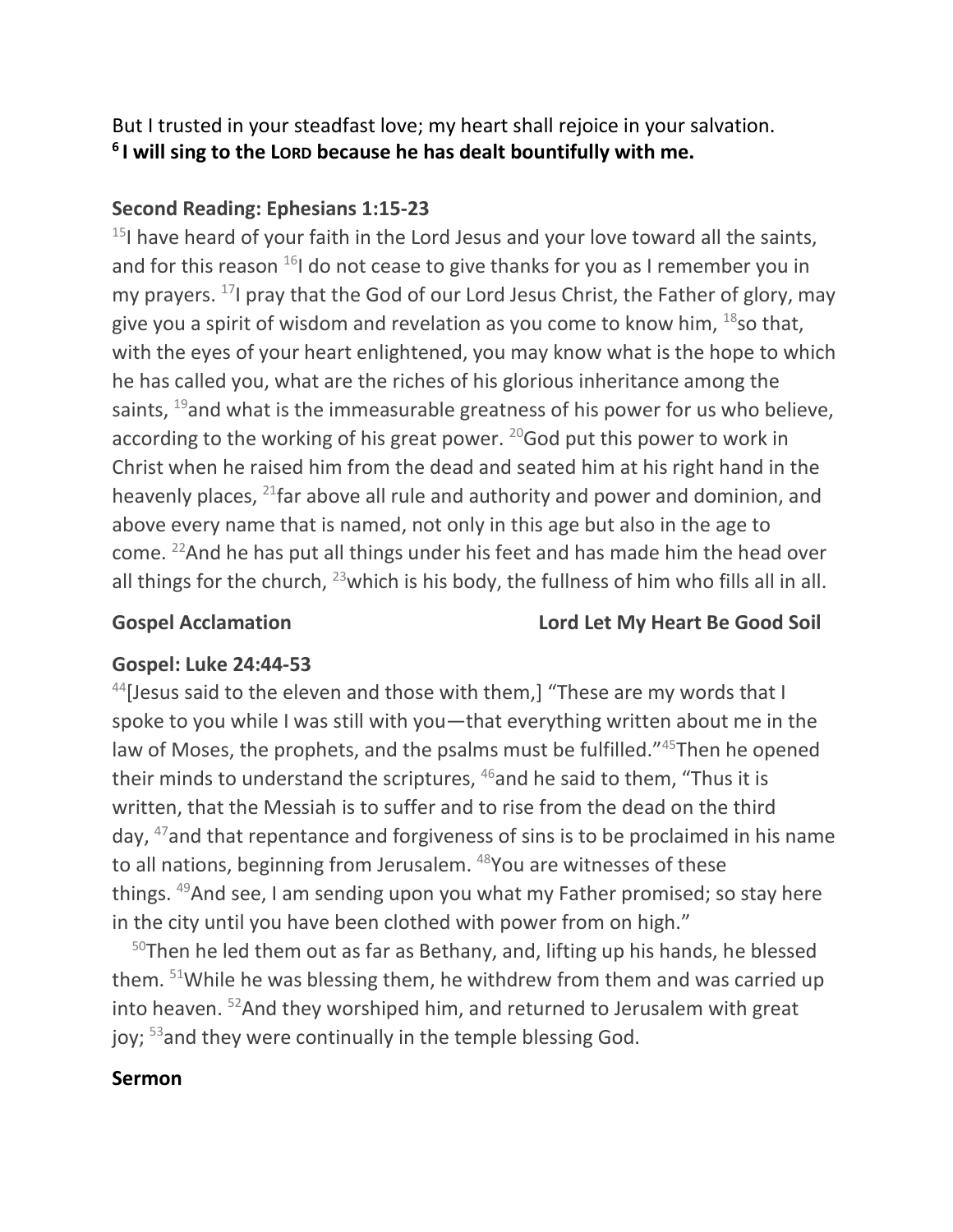# **Hymn of the Day Canticle of the Turning**

My soul cries out with a joyful shout that the God of my heart is great, And my spirit sings of the wondrous things that you bring to the ones who wait. You fixed your sight on your servant's plight, and my weakness you did not spurn, so from east to west shall my name be blest. Could the world be about to turn?

(refrain) My heart shall sing of the day you bring. Let the fires of your justice burn. Wipe away all tears, for the dawn draws near, and the world is about to turn.

Though I am small, my God, my all, you work great things in me, and your mercy will last from the depths of the past to the end of the age to be, your very name puts the proud to shame, and to those who would for you yearn, you will show our might, put the strong to flight, for the world is about to turn. (refrain)

From the halls of power to the fortress tower, not a stone will be left on stone. Let the king beware for your justice tears every tyrant from his throne. The hungry poor shall weep no more, for the food they can never earn; there are tables spread, every mouth be fed, for the world is about to turn. (refrain)

Though the nations rage from age to age, we remember who holds us fast; God's mercy must deliver us from the conqueror's crushing grasp. This saving word that our forebears heard is the promise which holds us bound, till the spear and rod can be crushed by God, who is turning the world around. (refrain)

| <b>Apostles' Creed</b> |  |
|------------------------|--|
|------------------------|--|

| <b>Prayers of Intercession</b> |
|--------------------------------|
|--------------------------------|

**Peace**

**Offering** 

**Doxology**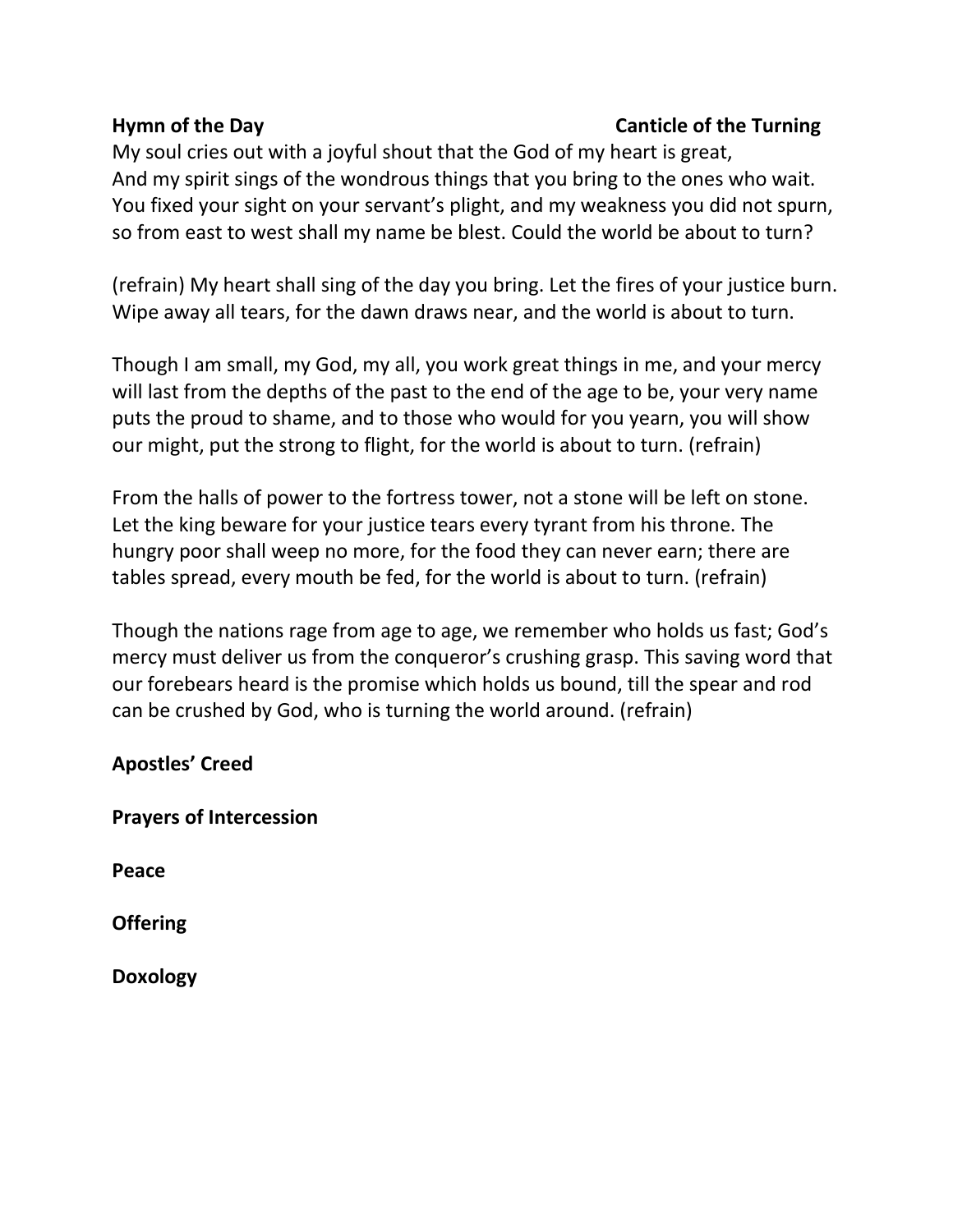### **Offering Prayer**

Merciful God, **our ordinary gifts seem small for such a celebration, but you make of them an abundance, just as you do with our lives. Use them for your glory and strengthen us in the risen Christ. Amen.**

### **Words of Institution**

On the night…remembering, therefore, his death, resurrection, and ascension, we await his coming in glory. Pour out upon us the Spirit of your love, O Lord, and unite the wills of all who share this heavenly food, the body and blood of Jesus Christ, our Lord; to whom, with you and the Holy Spirit, be all honor and glory, now and forever. **Amen.**

#### **The Lord's Prayer**

#### **Communion Distribution**

#### **Post Communion Prayer**

We give you thanks, generous God, **for in this bread and cup we have tasted the new heaven and earth where hunger and thirst are no more. Send us from this table as witnesses to the resurrection, that through our lives, all may know life in Jesus' name.** Amen.

#### **Benediction**

God, the Author of life, Christ, the living Cornerstone, and the life-giving Spirit of adoption, ☩ bless you now and forever. **Amen.**

#### **Sending Hymn What a Friend We Have in Jesus LBW 439**

What a friend we have in Jesus, all our sins and griefs to bear. What a privilege to carry, everything to God in prayer.

Oh, what peace we often forfeit; oh, what needless pain we bear, all because we do not carry everything to God in prayer

Have we trials and temptations? Is there trouble anywhere? We should never be discouraged take it to the Lord in prayer.